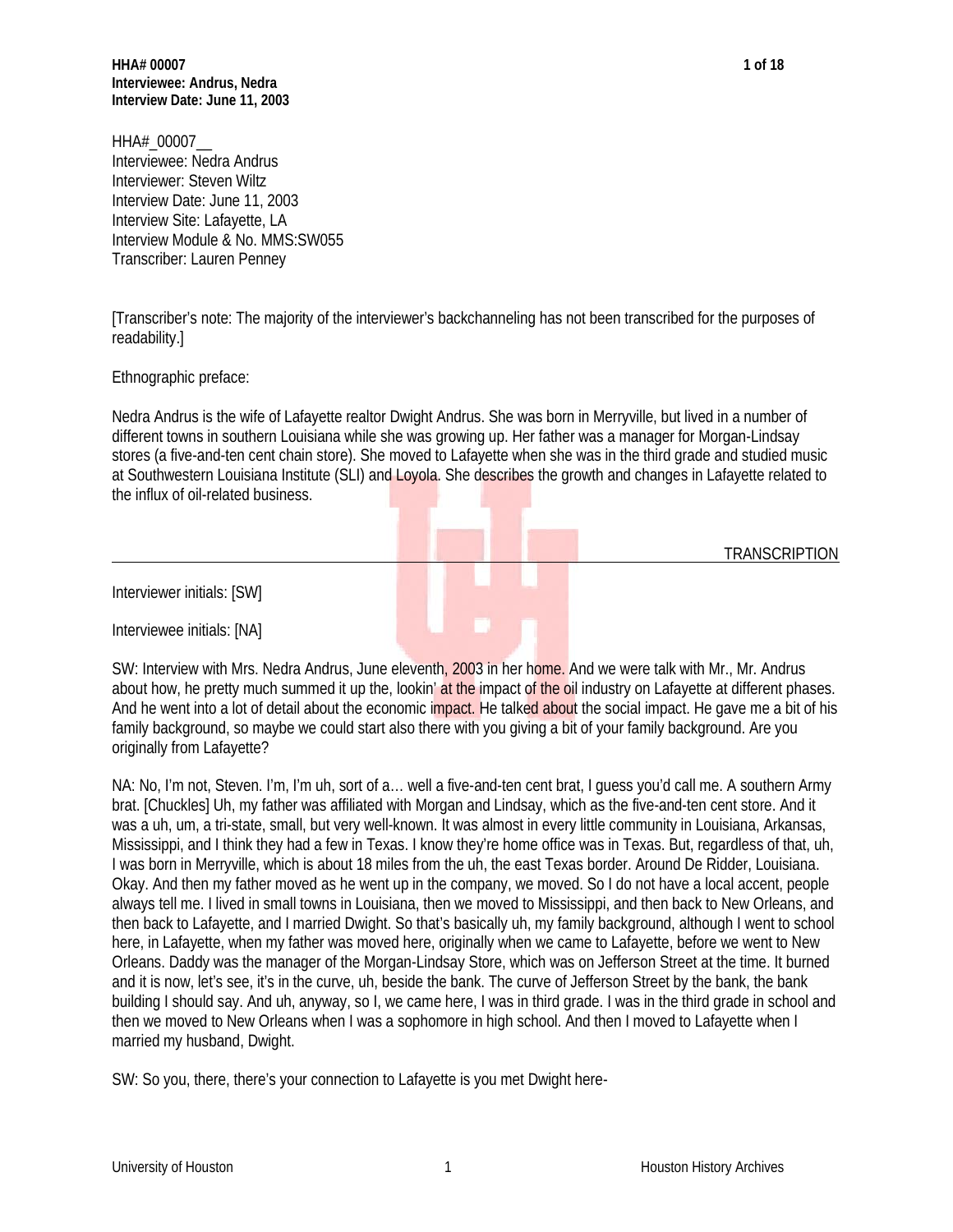SW: And g-, I guess you had lots of friends-

NA: Oh yes.

SW: From third grade to sophomore year.

NA: Oh yes. In fact, uh, we just held our fiftieth class reunion. [Clears throat] Excuse me. Um, last, last Saturday, in fact, it was. And it was very nice. We had uh, a real, real nice crowd, it was our fiftieth, you know, so I guess a lot of people that don't join us, we've had several, and I guess the ones that have not shown just felt this was the important one. To see everyone, how everyone has changed, you know, so. Anyway, it was, it was very nice. It really was. Because I did graduate from Lafayette High. And uh, went to USL, which was SLI at the time. Was ULL, I'm sorry, and it was SLI at the time. And uh, then my parents were living in New Orleans, so they asked me to come back to New Orleans. And I did and I went to Loyola. And then uh, Dwight was in law school at Tulane at the time. And uh, so we both, we married and then both moved back to Lafayette.

SW: What did you study?

NA: Music. I was in music. The arts, I guess you would say, but music. Yeah, but in both places, SLI and Loyola.

SW: He mentioned y'all moved back here 'bout 1954? Abouts.

NA: Uh, yes. It was '54. It was the uh... [Pause] I want to say it was September, October of fifty, of '54, but I'm not sure. I want to say September probably, Steven.

SW: Okay. And he said he began working for his father.

NA: Yes he did.

SW: What did you do?

NA: I worked for his father also.

SW: Oh, [kept it all in the family?].

NA: There was a little, [Laughs] are you familiar with where [Winwood?] Shopping Center is?

SW: Uh hm.

NA: Alright. The very, at the very corner of, I guess you would say in front of Bank One, at that corner of uh, let's see, it would be Ja-, it would Betrand, exactly. There was a little green building. That property belonged to Dwight, Senior. He had bought that property. And uh, he, he had his office downtown, on Main Street. And the little office was just sort of a little green hut. In fact they called it the "green building." And so uh, he put me out there as a secretary. And I was his secretary. [Chuckles] I was majoring in music and became a secretary all of a sudden. [SW chuckles] But I worked there, uh, for about a year, Steven. And then, then I quit work and we started a family.

SW: Dwight said he was working seven days a week.

NA: He, he did for about 13 years.

SW: Did you work the seven days as well?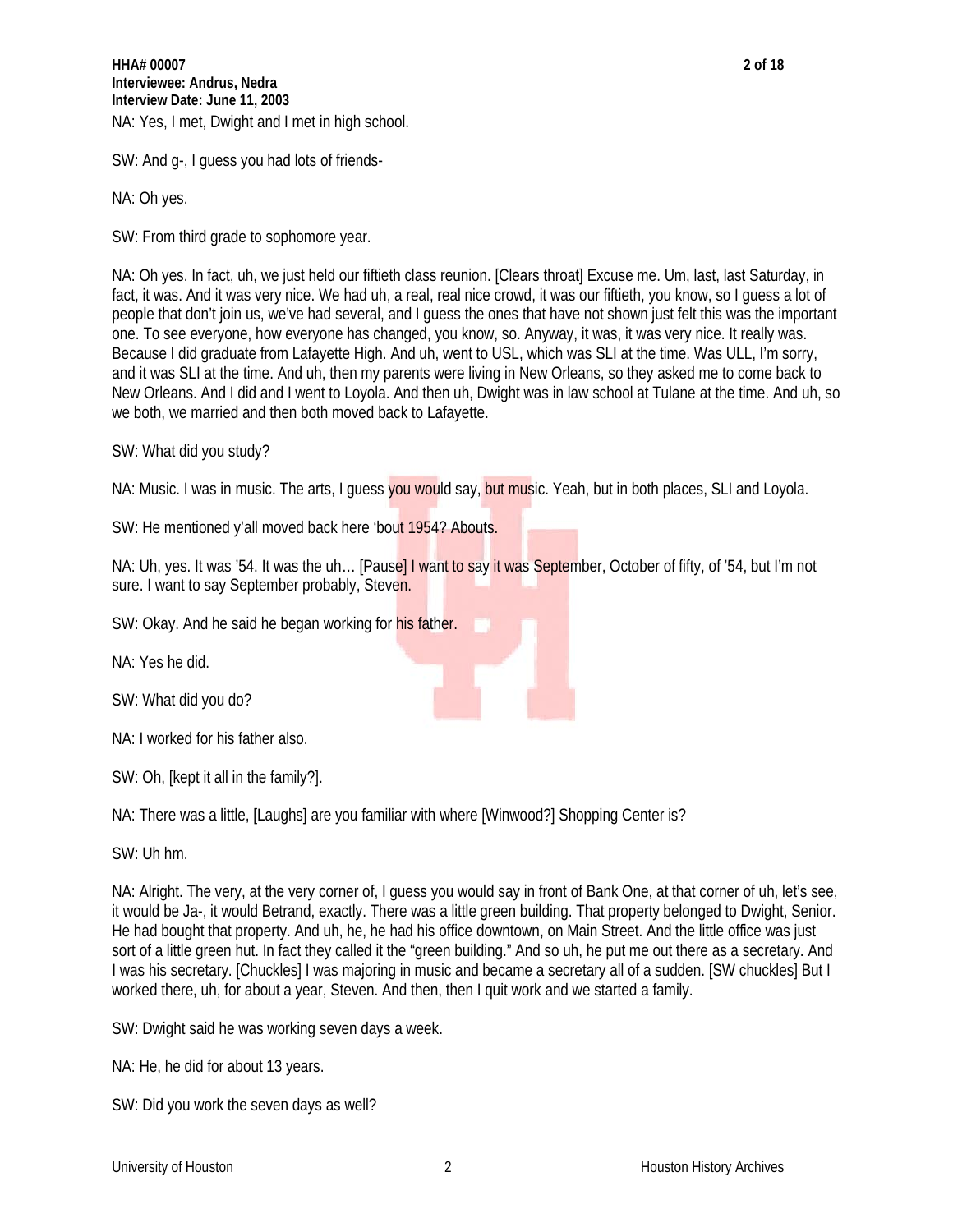SW: Weekends off?

NA: I had my weekends off, uh, mainly because I was the cook, and the shopper, and everything else. So uh, no, and then we started a family and so, naturally, I was, we couldn't afford help. [Chuckling] So.

SW: How many chil-

NA: So I was at home with the babies.

SW: How many children do you have?

NA: We have three sons.

SW: Three sons. [Pause] What did uh, wh-, that's the Winwood Shopping Center, that's over [more right in town] and in the 1950s, then, would that have been towards the outer edges of-

NA: Oh it was the outer edges. In fact, there were fields all around us at the time. And uh, there was nothing. Winwood Shopping Center was not built at the time. It was just, really, a, a field in the back of this little green building that he had built.

SW: There's some neighborhoods back there now, I-

NA: Yes.

SW: There was none of that there-

NA: Yes there was. Uh, I'm speaking of now the property is just where Winwood Shopping Center is. Right behind that, yes, there was subdivisions. Holden Heights.

SW: Holden Heights.

NA: Was the name of it. And uh, Dwight and I built our first little home on Oak Street, the first street behind that Winwood. It was on Oak Street.

SW: More or less, but like you said, more or less that was the edge of town then.

NA: Yes, oh it was, definitely. Positively.

SW: But uh, with the-

NA: But then they, people kept, the realtors kept opening up subdivisions along the way. And that's one reason he uh, he put that building there, because it was a long way from downtown to get, to show the people the homes in the subdivisions. And so with that, that medium, you know, the little hut being there, I called it the green hut, was there. It was really an office building. And he had draftsmen in uh, two draftmen in the building also. So it really was an office. And uh, it was nice because then the people could drive down Johnson Street and see the sign that it was a realtor. And they could stop there and then go from there out, you know, into the subdivisions. Because [Inaudible] Oaks, you see, and uh, [Mott Rose?], and all of these were, were, were open. At the time. He was selling lots and building homes. Dwight, Senior, I mean.

SW: Dwight, Senior, yeah. And so that was uh, as you said, it was in between-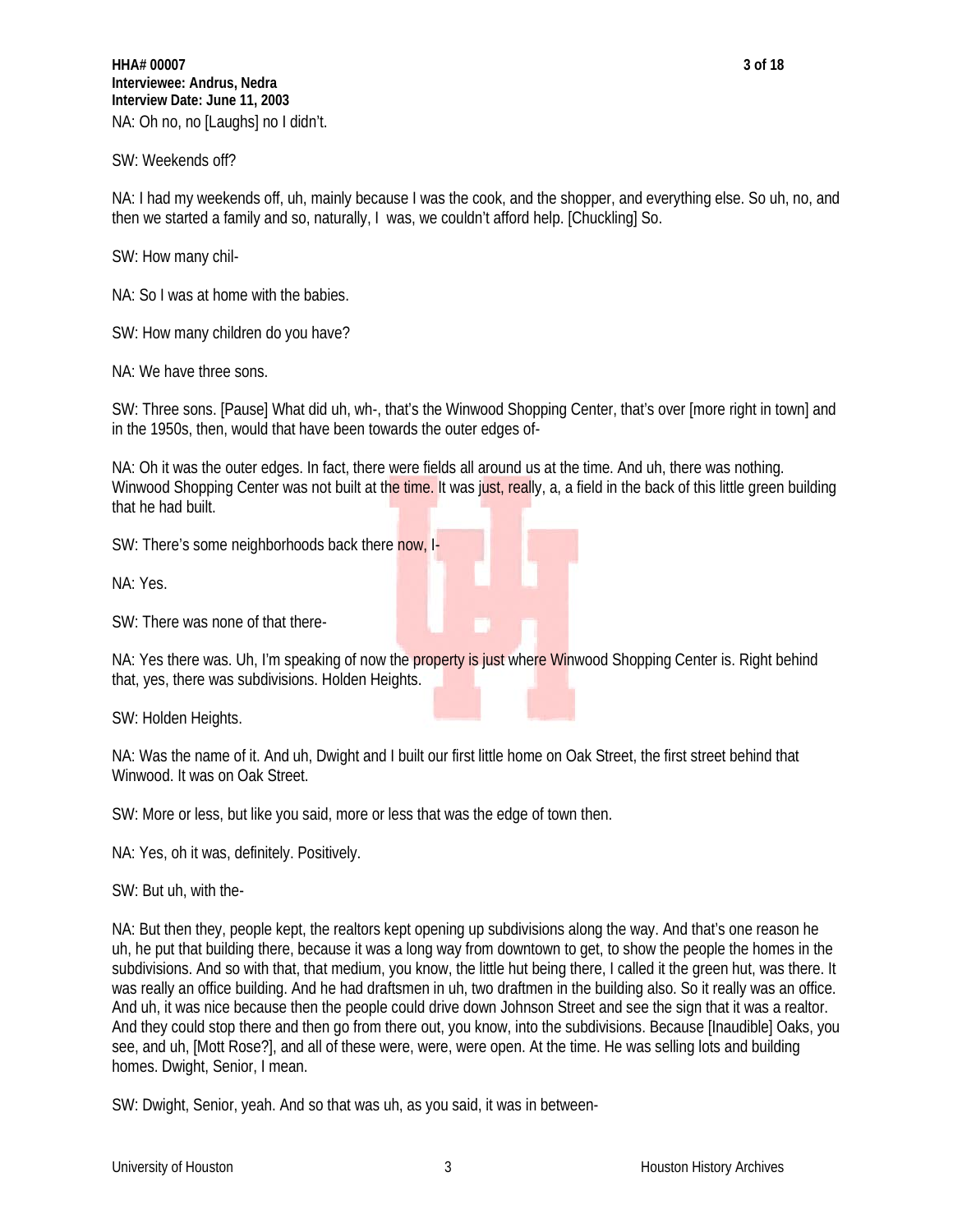## **HHA# 00007 4 of 18 Interviewee: Andrus, Nedra Interview Date: June 11, 2003**

NA: It was, it was an in between spot. They could send them, if they stopped downtown, you see, at the office downtown [Vermillilon?], they could send them straight out, down uh, University. And then, to uh, Johnson. And straight on out.

SW: Was Johnson a four-lane at that time?

NA: No, no, heavens.

SW: I think I heard it was a two-lane gravel-

NA: It was a two-lane. Well, it was a gravel road, I remember the gravel road, Steven. [Chuckles] But when I was out there, it was, they, they had paved it, it was a, uh huh. But I do remember the gravel road, because I had to ask my mother permission, Judice Inn has been there forever. And I had to ask my mother permission, you see, if I went on a date, to a picture show and we would go to Judice Inn after, I would have to have permission. It was that far out.

SW: That far out.

NA: When you left the university, well the French, let's say the French Home, now. When you left that corner of University, you were basically going to the country. Now that's when I was growing up in high school. That was in the early '50s. And uh, I had to ask permission to go. [Laughs]

SW: [Inaudible]

NA: Yes. And all, all Judice Inn was is exactly what it is right now, hamburgers, except I think they had their uh... oh, what did the boys play then. Not the uh, jukebox, the machines. Pinball!

SW: Pinball.

NA: Pinball machines. I think they've taken those out now. At Judice Inn, I don't think I've seen any.

SW: Yeah, I don't think so, I don't think so either.

NA: But that's what they, the boys, you know, everyone got together. It was a real nice crowd. And we all went out there and uh, all we had was, I don't even think they served beer. As I remember, it was just soft drinks, hamburgers, the little tiny packs of Fritos, potato chips, and the boys played the pinball machines. And that was it.

SW: I think they may serve alcohol now.

NA: Oh they probably do. And I don't remember, I didn't drink it, Steven, [Chuckling] so I don't know if they did or not.

SW: Everybody tell-, a lot of people tell me that, that Judice Inn was really the edge of town.

NA: Oh it was. It was, it was really the edge, positively. Well you know for for-, young women to have to, you know, ask their parents if they could go out that far [Chuckles], that was kind of like going out of town, you see. [Chuckles]

SW: Right.

NA: 'Course nowadays I don't think they worry about that.

SW: No, they have cell phones.

NA: Right. Exactly, you just call and say, "This is where I am," you know. [Chuckles]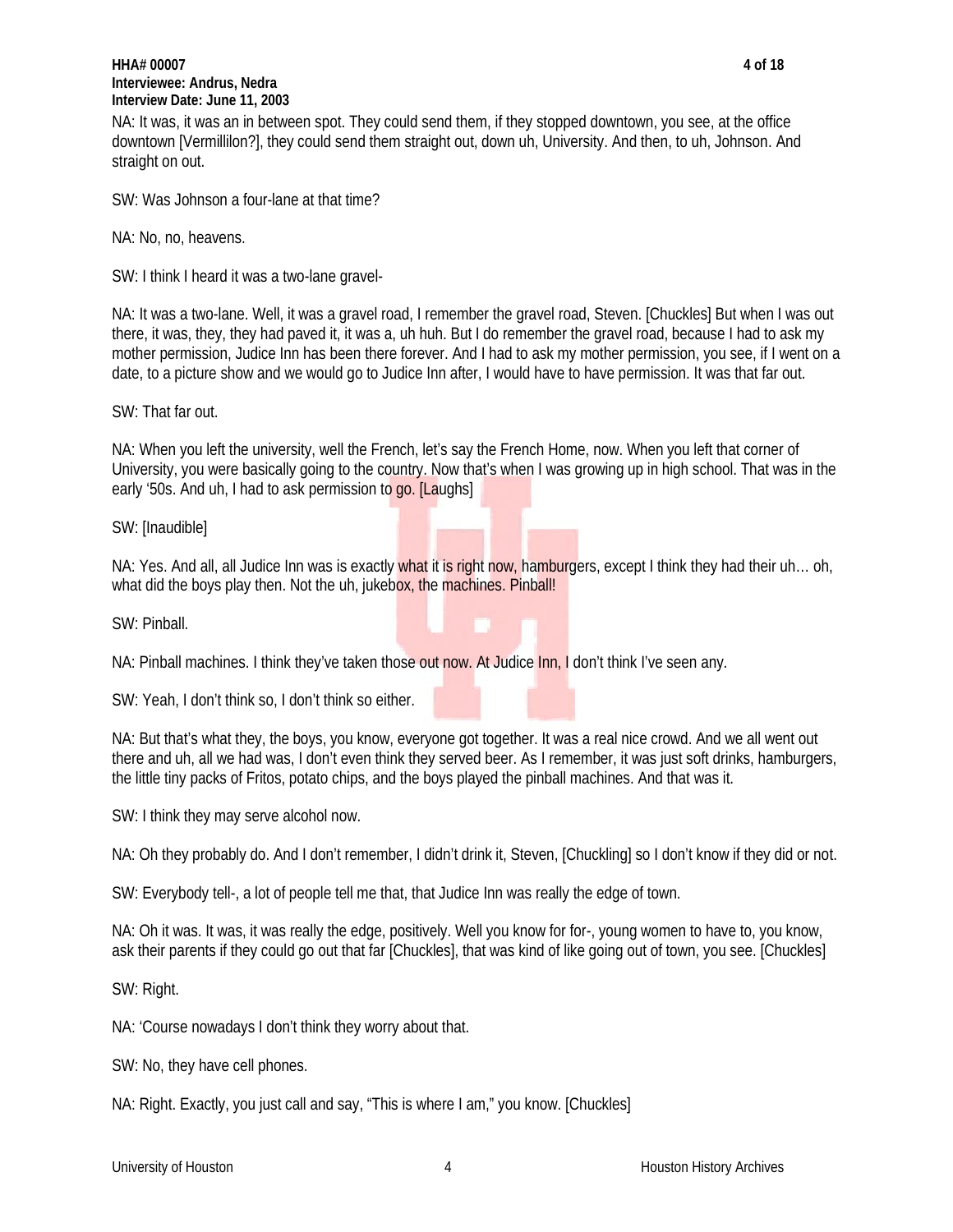**HHA# 00007 5 of 18 Interviewee: Andrus, Nedra Interview Date: June 11, 2003** SW: When they do. [Laughs]

NA: Right.

SW: Uh, Mr. Dwight said that they were really, he, he and his, his associate were really busy in those years-

NA: Oh-

SW: The '50s and the '60s.

NA: Terribly busy.

SW: So you left, 'course you saw a lot of that, too.

NA: Oh definitely. In fact, I was basically a, a secretary in, at our home. Not only the office, but at our home also. Because he might have been out showing homes while people were calling, because they listed everything in the newspaper, the daily advertiser. And uh, but the phone numbers were listed in the paper. That you could call weekends, you see, Saturday or Sunday. They were available to show homes.

SW: You, you would buy an advertisement, and you'd list your-

NA: Yes.

SW: And so-

NA: Oh, you had to buy, it was, yes. You did buy your advertisement, definitely. And so and then someone in, within your office had to get all of the material, the data, and the facts and figures, and, and compose the ad, you see, and turn it into the advertiser every week. For it to come out.

SW: So that he could, so Mr. Dwight was receiving those phone calls on the weekends, he was, that's when he was still doing his business-

NA: Yes.

SW: In your home.

NA: Yes.

SW: He said it was mostly, mostly a lot of these oil company people that were moving in that he would sell homes to.

NA: Oh yes. Yes, positively.

SW: [Inaudible, overlapping speech].

NA: Oh yes. Uh, in fact, uh, you know, we call them "transits," but that's basically what they were because they were coming in from another, another part of the country, wherever it might have been. But, yes, I think the majority of his business then was relat-, oil, oil-related. Um, not until, Steven, well I guess sporadically it went on that people chose that, you know, or they, they realized that they needed larger homes, I mean. And as new subdivisions were opened and they liked it and all, and they knew they needed a larger home for their families, they would build or buy, whatever. But I think the majority of the business was oil-related. That was the oil boom during those days. And uh, it kept everyone very busy.

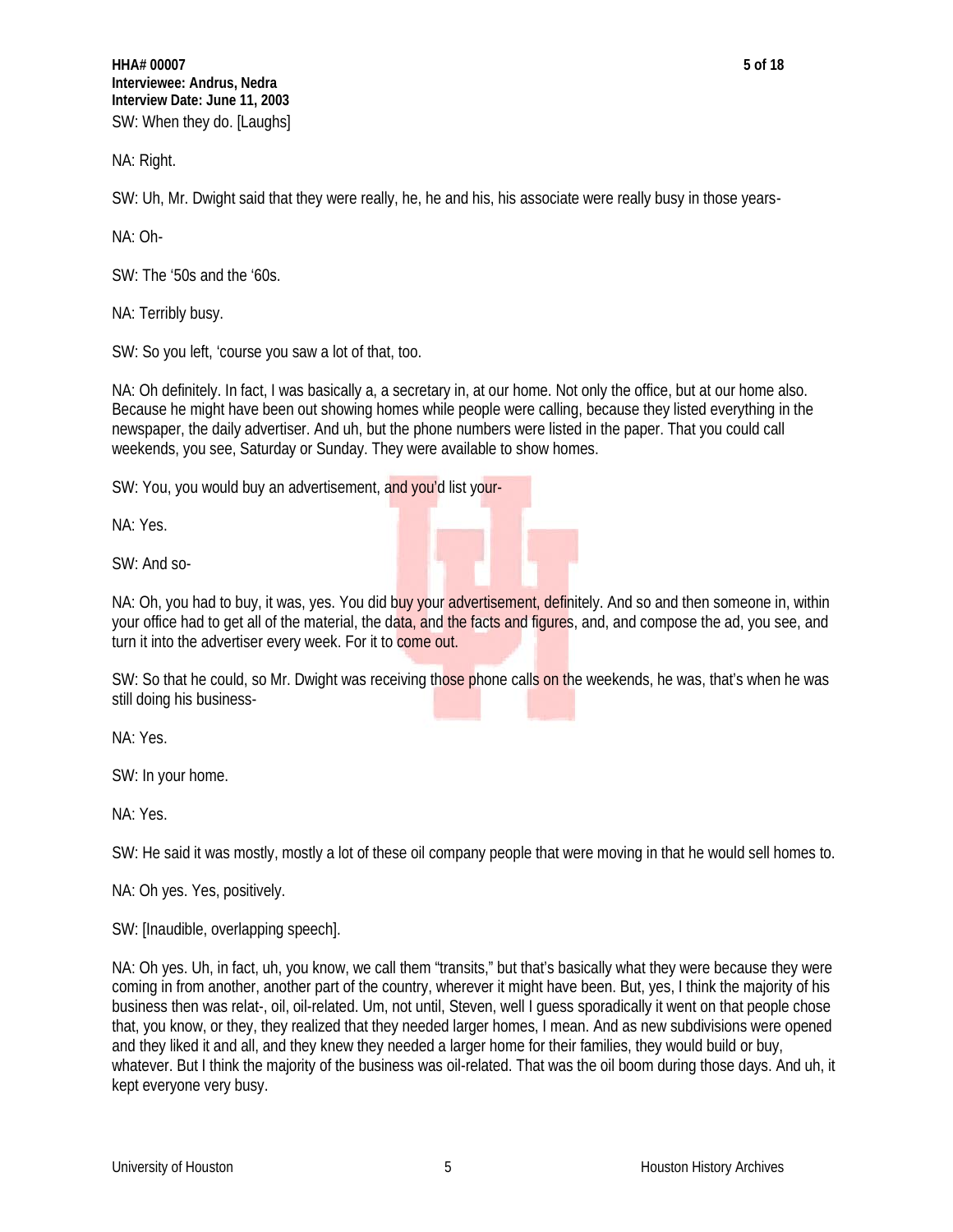NA: It, it shifted all to the south side is what it did. And I have to say, really, that Dwight, Senior, was responsible for that. Now there were other people that were involved also, other realtors, but he basically was the instigator and uh, and it, you know, if you see it now, they have it at the office, that's colored in yellow as to what the Andrew's Family developed in Lafayette, you would be surprised.

SW: All in yellow. The only other, I guess his competitor I can think of was uh, Mike [Donlan?]?

NA: Well, Mike Donlan was really more, well, he was uh, insurance.

SW: Insurance, oh.

NA: See Dwight, Senior, started with Mike Donlan. Uh, in the insurance business and then he formed his own insurance business. And then from there, he never, he never cared much for the insurance business. And his brother, now I'm speaking of Dwight's father. And Dwight's father's brother loved the insurance business, so they worked together. And his brother, Roger, tended to the insurance business while he started developing his real estate business.

SW: I see.

NA: And that's how it, it branched out into two businesses.

SW: Okay. I know, I know that, I think [we're] confused again. I know Mike Donlan does have some property that he-

NA: Oh yes.

SW: Is still rented out under his name.

NA: Certainly, certainly.

SW: I think-

NA: But he never really went into the big development of land, I guess I should say, Steven.

SW: Okay.

NA: As some did, like [Shawn] Young did. Uh, [Perret?], Perret did. They opened their own subdivisions. Mike Donlan, unless, um, Dwight might know more than I do about it, I don't know of many that Mike Donlan did. As far as subdivisions, you know. [Clears throat] He had land, but he might have let other people develop it.

SW: I think, I think that's it.

NA: That's probably what it was. Because uh, the one's that I remember most developing in Lafayette were uh, Perret, and Dwight, uh, Shawn Young, I'm sure I'm forgetting someone. But their names were always, oh, [Jayrod Foreman?]. Yes, Jayrod, of course. Um, now Jayrod and Dwight, Senior, opened some together. You know, they were in business together for awhile. And I'm, I'm sure I'm forgetting someone, Steven. But-

SW: [Inaudible]

NA: Yeah, there's more.



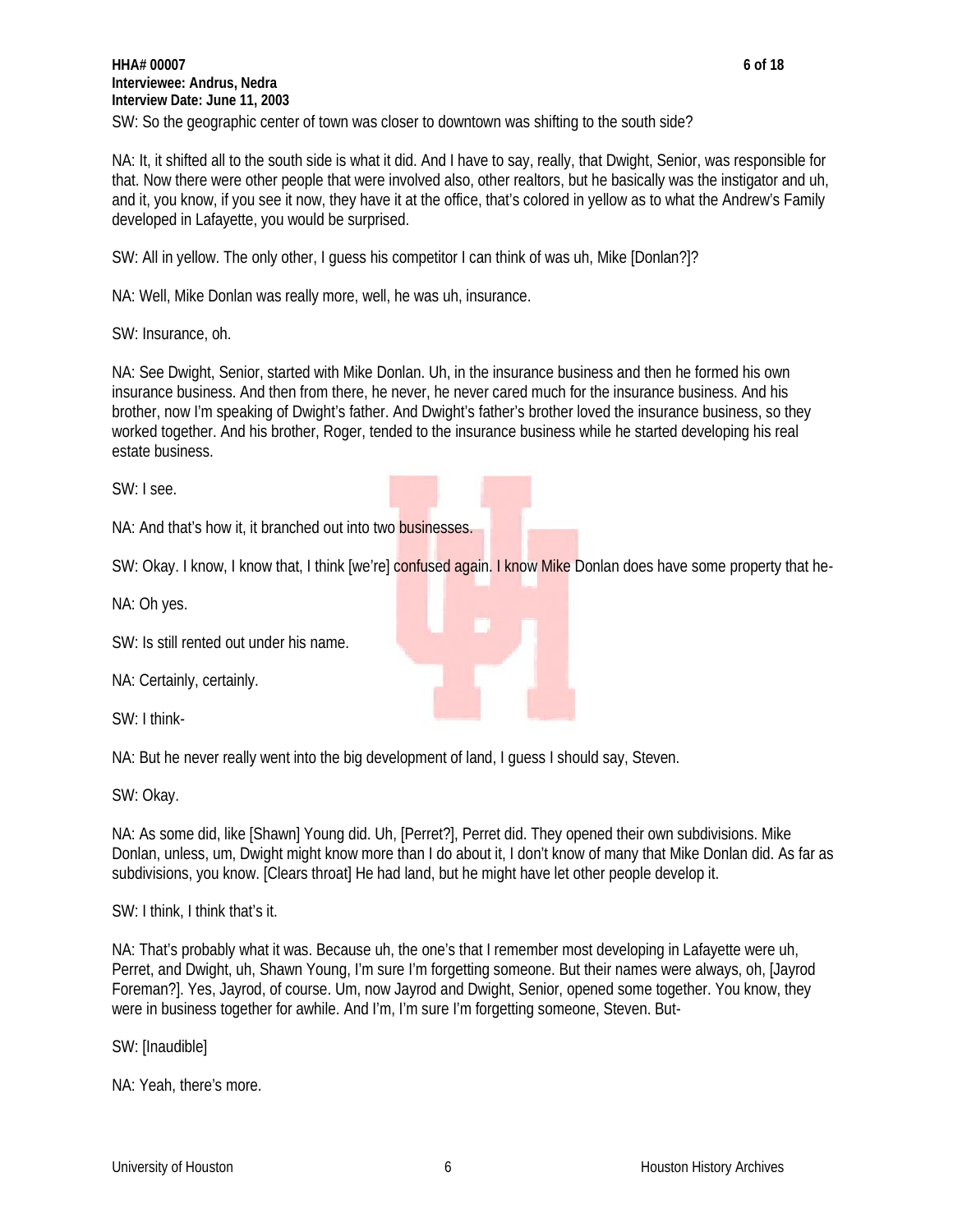NA: Sure.

SW: [Inaudible] and, of course, Dwight, Senior, uh, Mr. Andrus, Senior, was one of the more prominent-

NA: Right, he was, really, yes. People used to laugh at me and say, well, you know, at my name, when I'd sign my name on a check. They'd say, "Well, I know where to get you." Because his, he used to advertise on the back of the buses. They might still do, I don't know, I haven't looked lately. I think maybe the insurance business might, I'm not sure. But Dwight, Senior used to, he said it was wonderful advertisement.

SW: [Inaudible] the name.

NA: Exactly.

SW: That was the point.

NA: It was, oh, yeah. The name was very well-known. [Chuckles] It was advertised all over the place, how could it not be known?

SW: What kind of, in your, of course this is opinion, your opinion, what can you tell me about how the advent and influence of the oil industry, economic impact on this city?

NA: Well, Steven [Pause] um. Ah, let me think about this a minute. It had a definite impact. It brought in [Pause] I feel like I'm in the Miss America contest. Let me think a minute, Steven. I don't want to be wrong when I say it.

SW: It's, it's strictly, it's opinion and if you need to come back to it we can come back to the question.

NA: Right, sure, sure. Uh, my opinion is that it definitely, uh, it, it affected the economy of course, because it brought in more people, that's where you start. And with more people, you have more business, and with more business, you know, the business flourish. That's, that's a natural progression of things. As far as the social end of it, I don't know if it really helped Lafayette that much. Lafayette was extremely social and always has been since I moved here in1943. In fact, I like to tell the story that people really don't understand or believe me sometimes, but when I was very young, and I'm going to say maybe 12 years old, 11 or 12, um, we had a lot of local talent that was used in Lafayette in those days, because people couldn't afford to bring in, you know, your national talents, I should say. But when I was about 11 or 12 years old, I saw Nelson Eddie and Janet McDonald at SLI in the uh, in the gym, that's where they had the big performance. And so, you know, when you stop and think about it that way, uh, Lafayette's um, Lafayette's always been a cultural place, as long as I've known it. They've always had the Mardi Gras, which has brought huge social affairs every year in Lafayette. Uh, the uh, the uh, college, SLI at the time, their music department was fantastic, their art department was fantastic, their dance department was wonderful. We used to go to productions all the time and UL and sit there. Or, SLI I should say. And uh, and sit there and see wonderful performances. I mean, I know some that Mark Breaux turned out to be a uh, uh, wonderful choreographer in New York. And, he and his wife both. And I saw them dance on the stage at, at uh, SLI. You know, for their senior performance or something. I don't remember exactly what it was, but we've had a lot of quality in Lafayette as long as I can remember.

SW: How, how did the people, the transients as they were called, that did not belong because they were transplants, right?

NA: Yes, exactly.

SW: How did, how did those people come in, I'm sure there was an effect that they, they affected the town when they came in and also the town must've had an affect on them as well.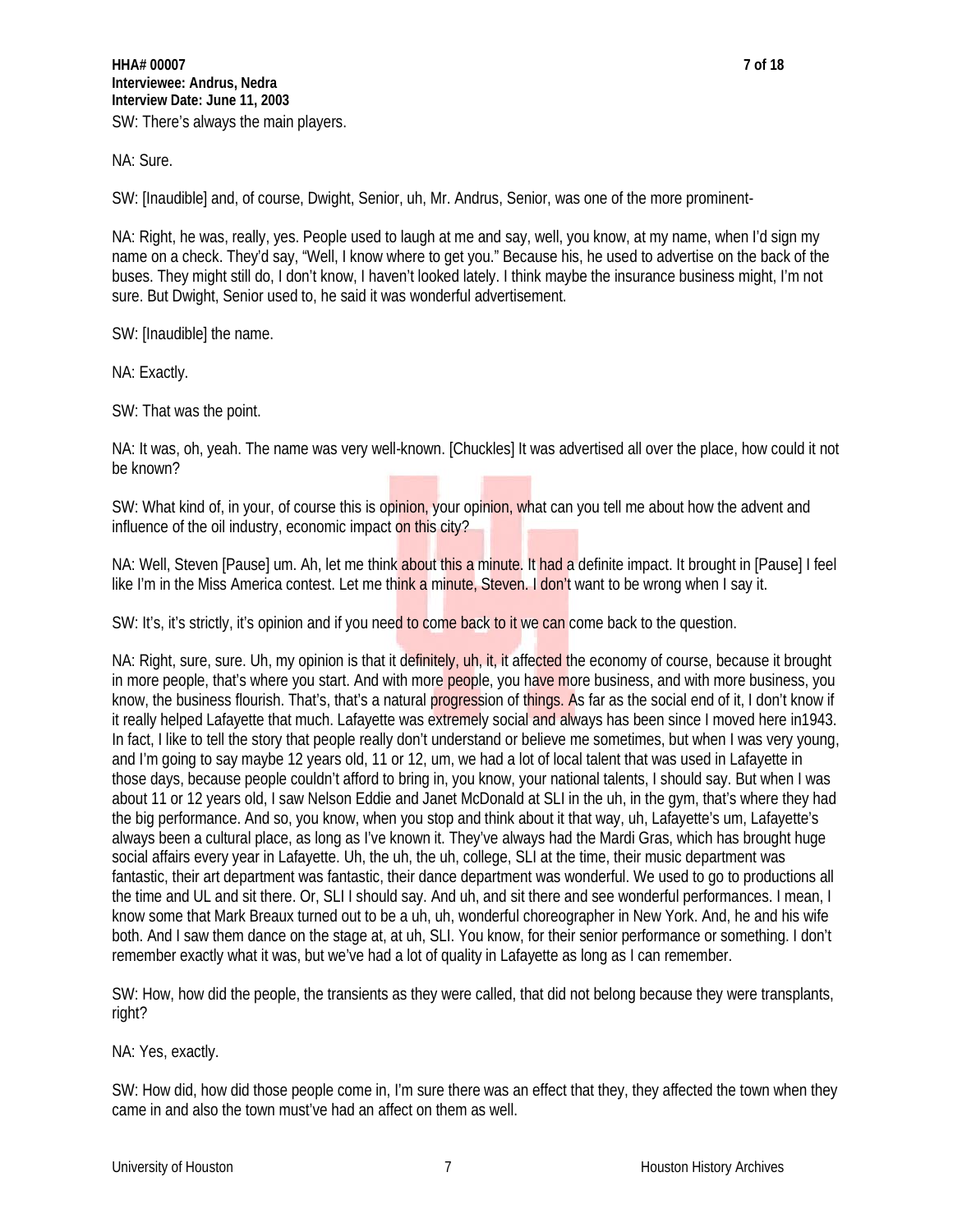SW: [Inaudible, overlapping speech]

NA: Uh, in, in the beginning, and I think it still might be that way, that the town has more of an affect on the people that come in, than they do on the people that are here. And I say that because the people were very anxious to blend in to all of their affairs that were happening in Lafayette. They were extremely uh, interested in everything. In fact, I know, personally I know about five families that when their oil companies moved them they quit and stayed in Lafayette, Louisiana, because they loved it that much. They liked the people, they thought it was cultural enough to raise their families, uh, the school system might have been a little, you know, here or there, as opposed to where they came from in Texas, a lot of 'em came from Texas and the school system there is fantastic as you know. But uh, I'd say that they affected the school system an awful lot.

SW: More children in there.

NA: Yes, yes.

SW: They added children to it because they were bringing-

NA: Well, and the-, they came in with, with different ideas about things that they were bringing in from where they came from. That Lafayette was complacent at the time, possibly. And they came in and, you know, they started joining the PTAs at the schools and developing these new ideas or the ideas that they brought with them, which was wonderful for us. It helped tremendously.

SW: What were the attitudes of the locals towards all of these people coming in?

NA: I think, uh, I think you could probably speak to anyone that came in during that period of time and still now, Steven, and they would tell you that, that people in Lafayette, they have open arms, they welcome you in. I believe it still holds. I know it did when I moved here. My mother could not believe it. We moved in, my father had come in prior to and uh, bought a little home. And my [Audio cuts out] two of us, my sibling. Moved in and everyone from the neighborhood came in with something. Mother couldn't believe this. You know, they were so generous, they were so kind. They came and they introduced themselves. They asked mother, you know, to come for coffee. And I think people are still doing that.

SW: That, that might have been a little different because your father worked for the five-and-dime and not for the oil industry.

NA: Right, right.

SW: Would you say it was the same with the oil industry people coming in, too?

NA: Yes, because if they moved in your neighborhood, it didn't matter. I think my point was that the people were so generous, and I think still are, that it doesn't matter where you work or where you come from, whether you're oilrelated or not.

SW: Didn't necessarily have-

NA: If you're a member of the community, if you're a member of the neighborhood, you're going to be welcomed.

SW: So the oil people didn't necessarily have a disreputable reputation?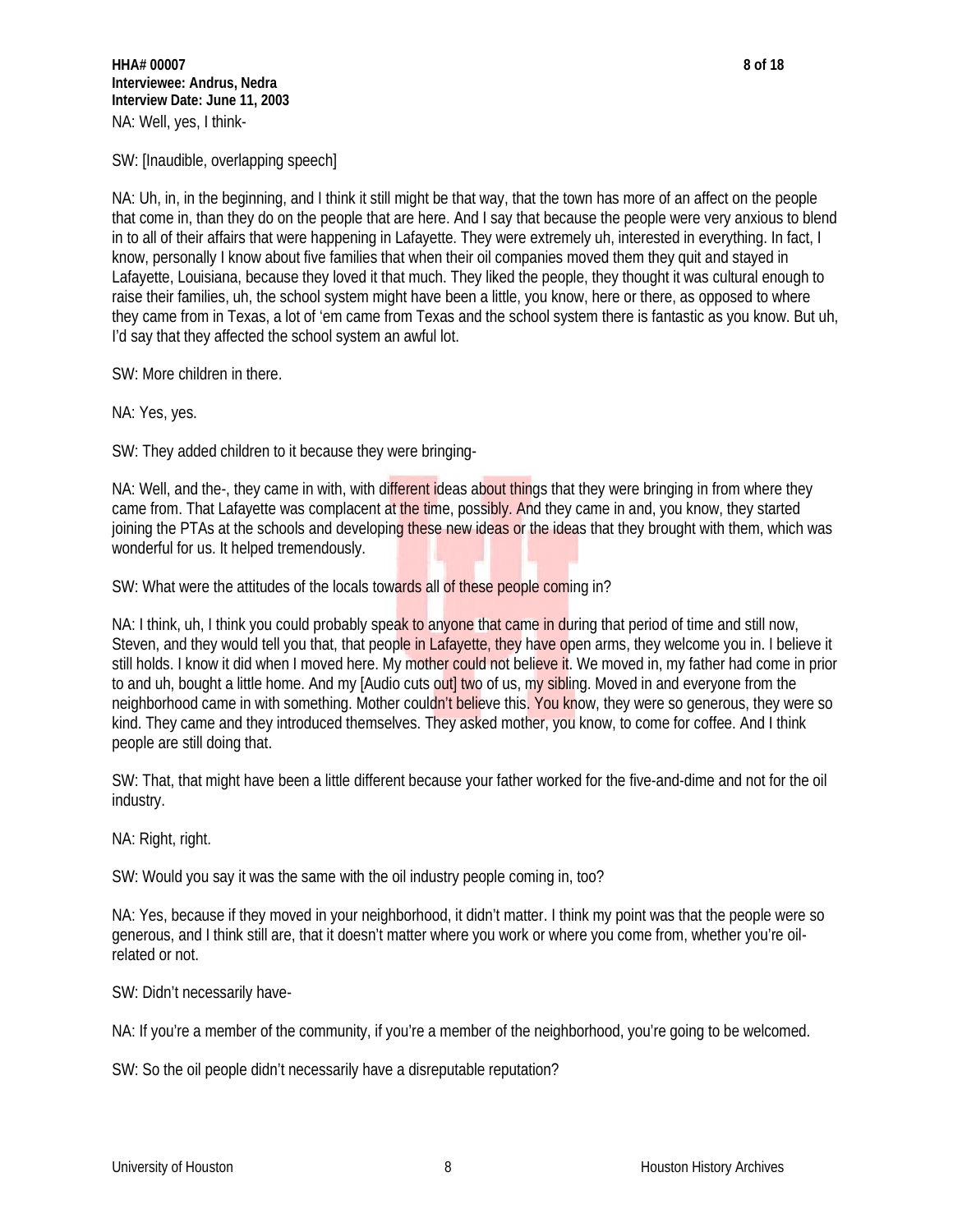## **HHA# 00007 9 of 18 Interviewee: Andrus, Nedra Interview Date: June 11, 2003**

NA: No, oh no, of course not. I think, Steven, that goes to people themselves. They, you know what I'm saying. There's some people that are going to join readily and there's some people that are going to be a little standoffish. And that's how people are made, you know. [Chuckles] People are different.

SW: What I'm hearing from you is more often than not, the people in Lafayette were very accepting-

NA: Very accept-, accepting and the people were, were, were very receptive.

SW: And you yourself experienced that, coming here yourself.

NA: Oh yes, oh yes.

SW: So you could really see it.

NA: Positively.

SW: What uh, what about the, the food? I know we have such a reputation here, and I'm born and raised in Lafayette myself, so there is a reputation for having this spicy Cajun, exotic food.

NA: Right.

SW: Did you notice anything, the people moving in from Texas and Oklahoma and whatnot, were uh, were they more receptive to the food or were they maybe a little leery of it at first because-

NA: Well, I'm sure they were probably, you know, I don't know if only a few of them, the, the friends that I became close to, you know, told me about it. But I, I can't speak for the broad majority. But I would s-, definitely say that they probably were a [Chuckling] little leery of it at first. Because we, we use such seasoning. [Clears throat] But I don't think it took them long to, to become accustomed to it. And I don't think I've spoken to many, [Clears throat] excuse me, Steven, I don't think I've spoken to many that just don't love our food. Absolutely, I mean that's one of our best things that we've got.

SW: I've, I've traveled outside of Louisiana and everything seems so bland. [Laughs]

NA: It is, it is.

SW: Once you get used to it you don't want to-

NA: Well, and it tickles me when you go elsewhere and they say, "Cajun Blackfish," or "Cajun this," or "Cajun that." And it's the furtherest thing from what we're accustomed to. [Laughs]

SW: They're just slapping a name on there.

NA: Exactly, yeah. Or trying to, you know, make the dollar on it. [Clears throat] Because people, even though they haven't tasted it, you know, they've heard of how wonderful Cajun food is, you know. Cajun cooking. They slap that name on.

SW: It gets attached. [Both laugh] Um. What did you notice, going along the social lines, we talked about economics.

NA: Right.

SW: And the social. What about politics? Was there any change? [Slight pause]

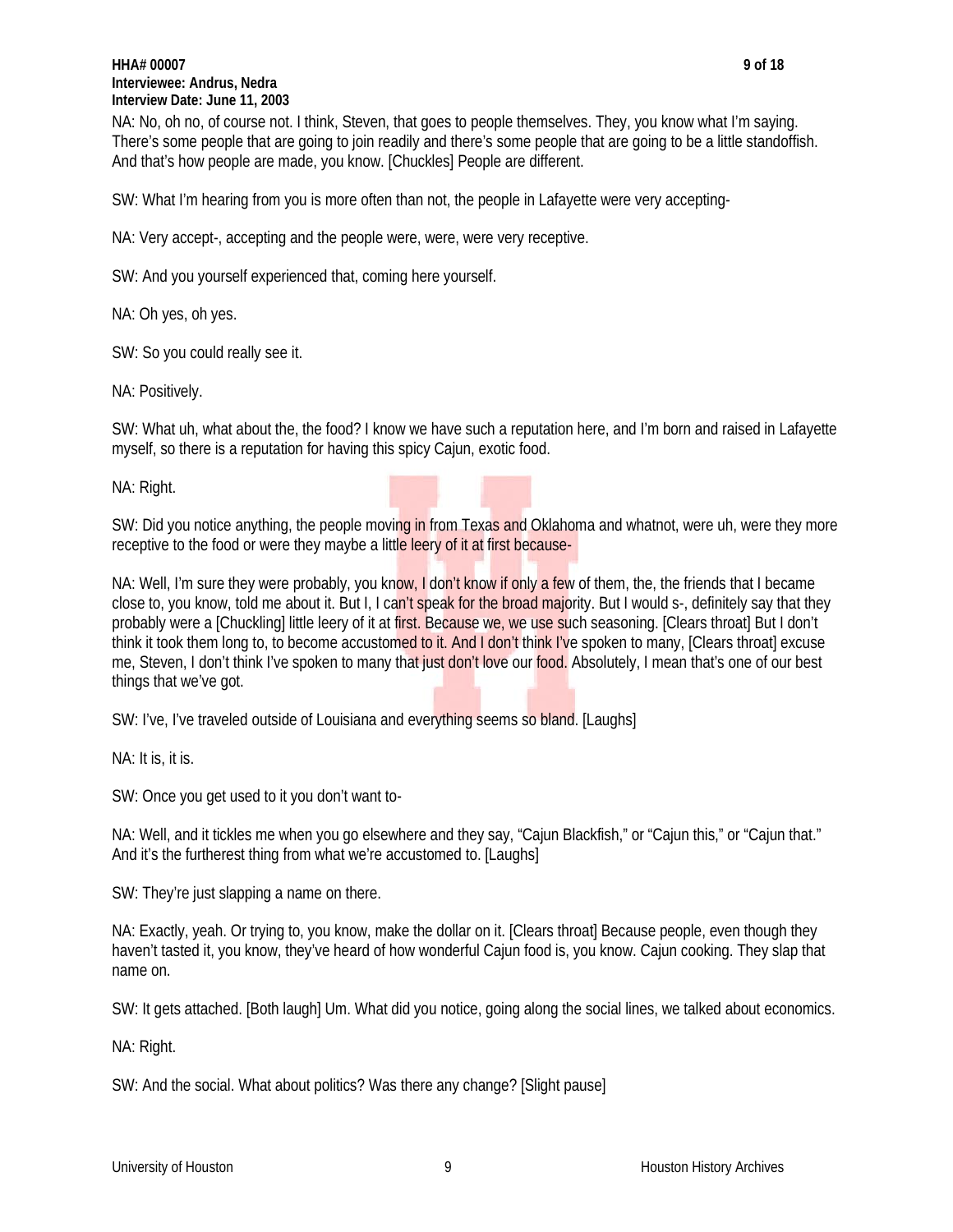SW: I guess maybe you-

NA: What, what are we within?

SW: I guess maybe as a child you weren't really into politics-

NA: I wasn't, you see that's what I'm saying, I, I, it wasn't. I, I heard my mother and father discussing it.

SW: As a-

NA: But it wasn't interesting to me at the time. So only, I can only speak, you know, after I was an adult and I was voting. Um. [Pause] You know, when I registered to vote, Steven, see you're young, you're young you don't know this, but you had to register Democrat to vote.

SW: Yeah.

NA: And so you had basically a majority of people in this area were Democrats.

SW: Whether they wanted to be or not.

NA: Exactly. [SW chuckles] Whether their, their thinking was different, it didn't matter. They, if they had, if they wanted to vote, they had to register Democrat. So I think probably that is the most important thing that happened in Lafayette politically. Is that the, the oil brought in a lot of Republicans. Registered Republicans. Which made the twoparty system happen in Lafayette, Louisiana, which was great. And then, of course, when the rules changed and people could switch from the Democratic to the Republican Party, the Republican Party grew. Because I, I don't think there were too many Democrat oil people moving in.

SW: So what you saw is after they could make the change, there was a rapid, quick, immediate increase in Republican Party.

NA: Yes, yes.

SW: For those people all along who wanted to switch over anyway.

NA: Right. Right.

SW: So it's kind of maybe misleading to say that this area was Democrat?

NA: What-

SW: At least by looking at the polls they were.

NA: Yes. Yes, right. But I don't think, I don't, I don't think because you had a lot of people my age that had to register Democrat, and yet they didn't think Democratically, you see. So um, [Clears throat] I'm not saying it was, it was a, a very quick thing, but I, the Republican Party grew. And I have not been involved with it, so I don't know, how the numbers went. I don't know whether they had like in 1956 they had 100 members and in 1959 it increased to 250. See, I don't know the statistics on it. But I, I, just from word of mouth.

SW: Uh hm. And, well, what I'm hearing from you Ms. Nedra, is that the oil people were mainly conservative Republicans.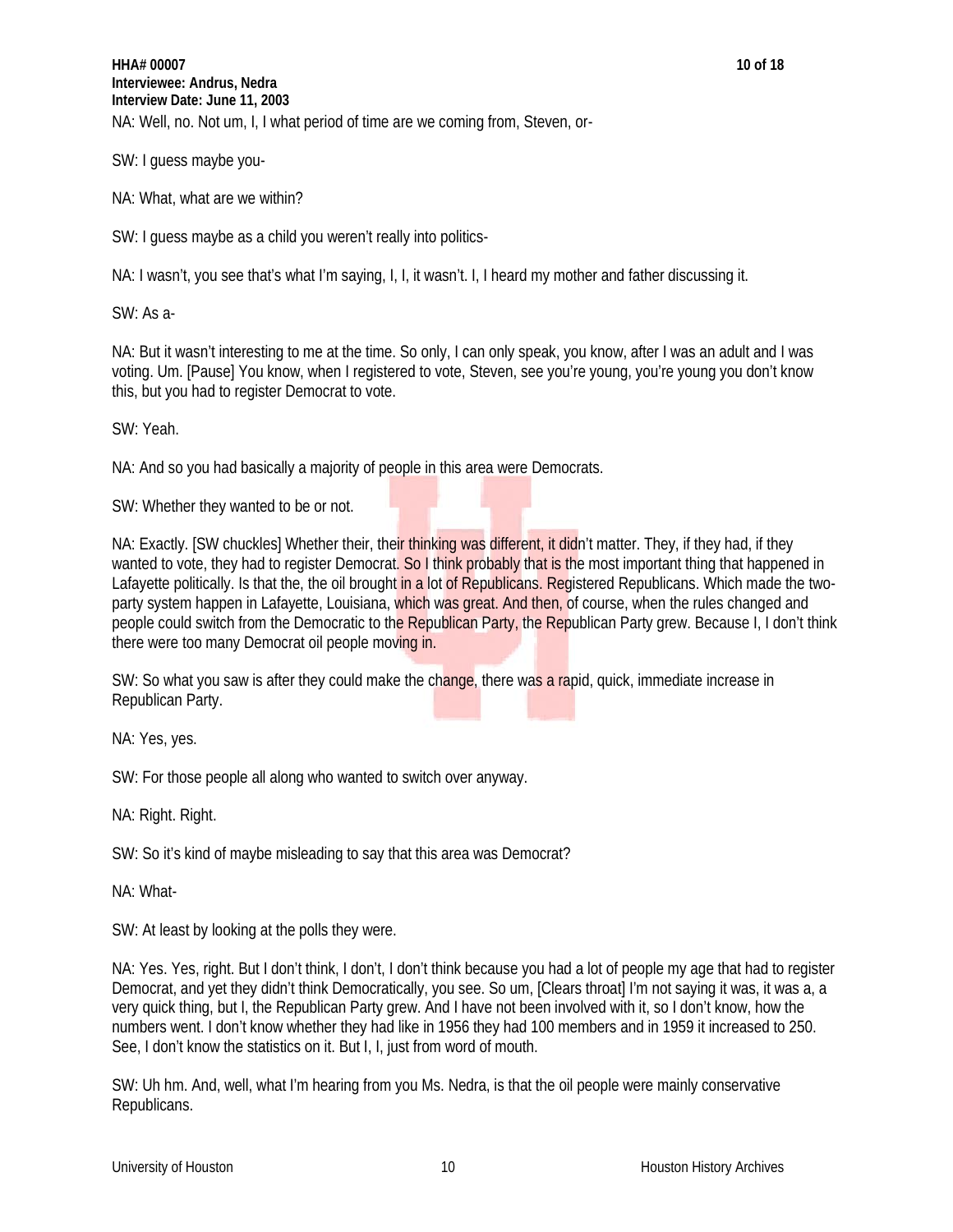SW: Regardless of what was here.

NA: Right.

SW: Those guys were [Inaudible].

NA: Right, right.

SW: Um, along the same lines, did you notice any religious changes?

NA: Um. [Pause] Probably so, Steven. You know, I've not given that much though, except um, when I lived in Lafayette, and I have to go back to when I moved here, because it gives me some comparison mentally, myself. Um. And Dwight has even said the same thing. I could count on one hand, I'm Protestant, and I could count on one hand um, the people that I was in Sunday school with. Now that was First Baptist Church, if you can believe that looking at it in this day in time. Um. Dwight can count on one hand, he's Methodist, and he could count on one hand the people that he was in Sunday school with. You know, that type of thing. So the churches were here, but small congregations. And, of course, [Clears throat] they've not only increased, the Protestants have not only increased their congregations, they've opened new churches. You know, the Methodist church what has four, fir-, four churches here in Lafayette now, four of five. The Baptist church the same way. The Presbyterian church, we have uh, the big one downtown, we have the Grace Presbyterian out here. You know, so they've branched all over Lafayette now. Whereas you only had one Protestant church per religion, basically. Well, I shouldn't say that. Davidson Memorial Methodist was here at the time at the time the First Methodist was, so. But uh-

SW: So very small numbers?

NA: Yes, very small numbers, but, so, yes, I would say that positively they had an affect on the uh, religious community.

SW: So those people that were coming from Texas and, and out-

NA: They were not necessarily Catholic. Some of 'em might have been, but, but no. They, they moved into all your Protestant religions. Uh, the Ascension Church, Lutheran, Presbyterian, Baptist, Methodist, you know.

SW: What about, uh, what about the Jewish population?

NA: The Jewish population, Steven, I don't know if you heard us talking about that the other day at uh, the meeting?

SW: Well, we had talked about Maurice Heymann, I remember

NA: Somebody, yes, but somebody said, and I don't remember who it was now, it might have been Leon [Chaston?] or maybe [J.C. ?], that said that they had heard that uh, they were closing the church, the synagogue rather.

SW: Right.

NA: And I was really surprised. We used to have a very, very nice, I shouldn't say large, but nice uh, Jewish community. But I was really surprised, but I guess they've all moved away, Steven, the younger and the old ones have died. You know, so I guess their congregation has just dwindled to nothing. But it was one of the first in Lafayette.

SW: The first non-Catholic kind of thing.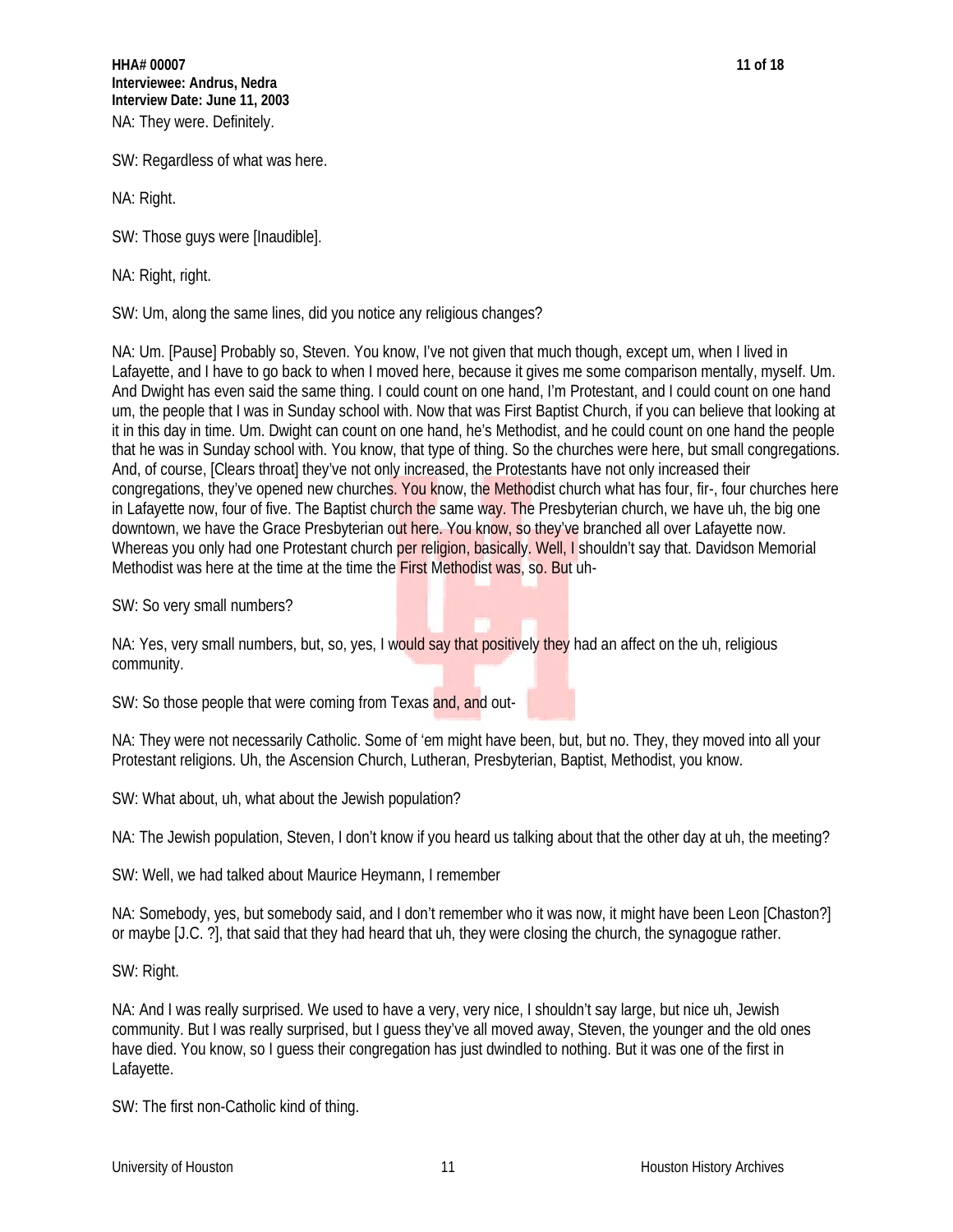**HHA# 00007 12 of 18 Interviewee: Andrus, Nedra Interview Date: June 11, 2003** NA: Yes, uh huh, right.

SW: Yeah, because Mr. Heymann himself was, was Jewish and then moved to the town-

NA: Right, right.

SW: Early, early in the twentieth century.

NA: Exactly.

SW: I, and if I'm not mistaken, I thought we had two synagogues at one point?

NA: Oh, well now Steven, I don't know about that.

SW: Oh-

NA: You might be right.

SW: The only one I can think of is the one right there off of [Inaudible, road]

NA: [Inaudible, repeats road's name].

SW: You drive down towards River Ranch, there's, there's a small synagogue right there.

NA: Oh, that must be new then. No, the o-, the old synagoque used to be on Lee Avenue.

SW: Downtown?

NA: Yes.

SW: That's why I, that's why I'm thinking there's two, because there was, I've seen-

NA: Huh, you see I did, I didn't, I wasn't even aware of that.

SW: It's on the right side of the road when you're driving down the road, and it's kind of, you have to look for it.

NA: Okay.

SW: Or you'll, or you'll drive past it.

NA: Right.

SW: It might not even be there anymore.

NA: Right.

SW: Maybe it's not there, but-

NA: See, I think a lot, though, Steven, you have to take into consideration, of course this is way away from the oil people, but not necessarily so. This might have uh, this might really affect uh, the thinking about a lot of the oil community. Is that, you know, they branched off not only from the Protestant religions, but you've got all of these Lamb of Gods and, and the Bethel, you know, all of these branches of Christians and their churches and, you know,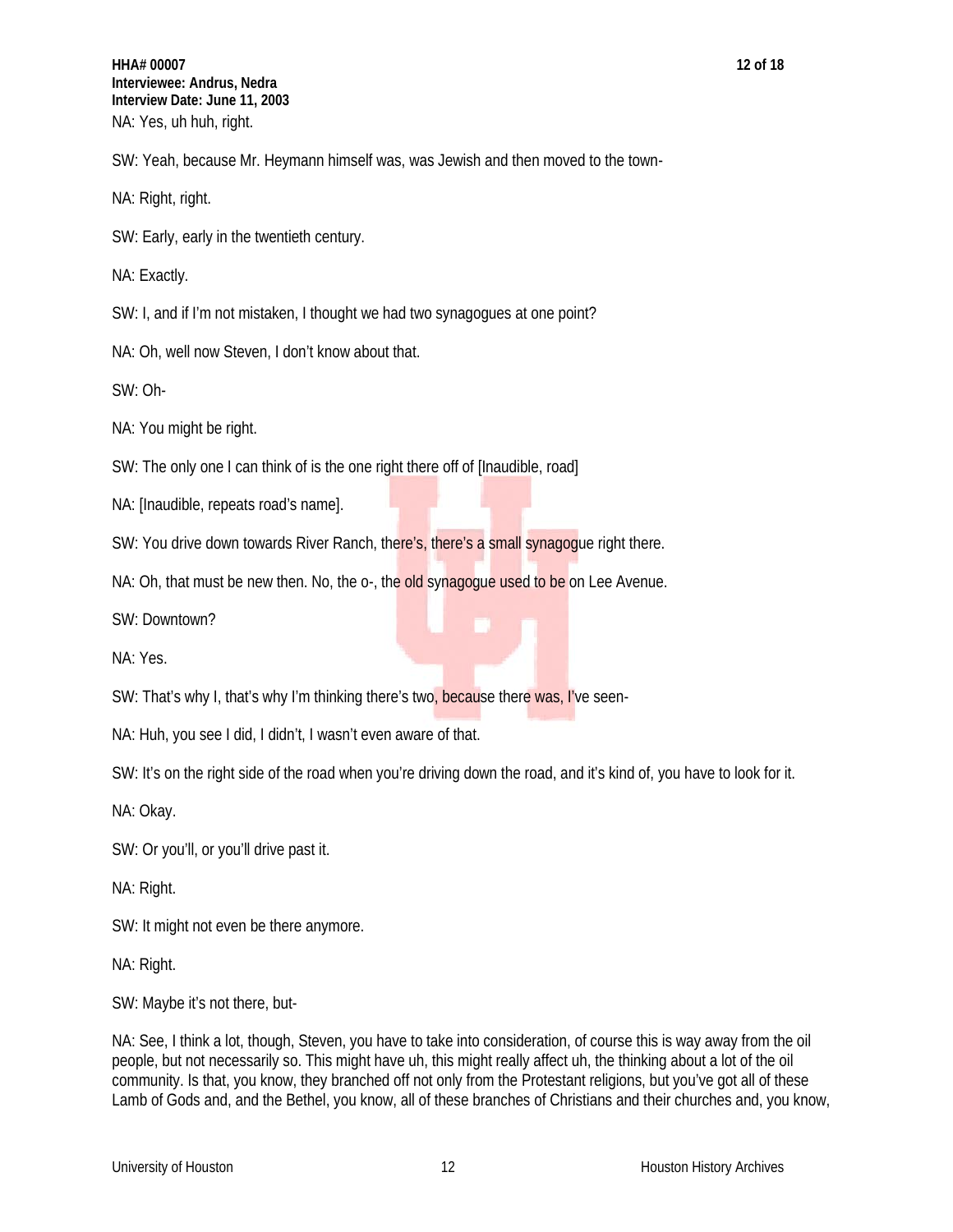## **HHA# 00007 13 of 18 Interviewee: Andrus, Nedra Interview Date: June 11, 2003**

you can't say that some of the oil people didn't develop those. I don't know for sure, but they had to come from somewhere.

SW: Right. [Pause] I agree with you there, at the very least there was, there was, the town experienced a change anyway.

NA: Certainly.

SW: And a small part of it, at least a small part can be attributed to them.

NA: Right, right.

SW: The influx of the outside people.

NA: Right, because I, I'm not so sure that would've ever happened without the influence of people coming into Lafayette, oil people basically coming into Lafayette. Because Lafayette was uh, stayed and true, you know. You had your Catholic religion and you had your small Protestant religions.

SW: Mainly, mainly Christian, at least.

NA: Exactly, yes, Christian. I should say Christian.

SW: Yeah, 'cause it encompasses all those.

NA: It does, it encompasses all of 'em. [Chuckles]

SW: Um, besides Mr. Heymann and his family, who else within the oil industry became um, that you can think of, became philanthropists to the town?

NA: Let's see, Steven. Um. [Pause]

SW: I'm thinking right now maybe Mr. [Alfred Lansom?]. [Inaudible, overlapping speech]

NA: Yes, Alfred was very instrumental, yes. He was. Alfred was, was one of, I'm trying to think, there was several of 'em, Steven, that I can't recall their names right now. That during the oil crash they uh, they lost everything. And they were philanthropists, they really were. You know, when I think of people now that are doing things like that, I think of more uh, well, and they're oil-related, because the drilling companies and all. But I think you'd have to name [Eddie Knight] as one of them. Eddie Knight definitely was one. Very fine man. Uh. [Pause] [Wen Hawkins?], Wen Hawkins was another.

SW: They just had the controversy over the, the monkeys in his house.

NA: I know, I know. [Both laugh] The monkeys on-

SW: I was [Inaudible]

NA: Was it ever, isn't that a shame. [Clears throat]

SW: Um-

NA: And I read it in the paper, I think it was on the front page, wasn't it? I, in fact, I had to read it to Dwight and he was going to a UL meeting and I said, "You better read this in case someone, you know, brings it up." [Laughs]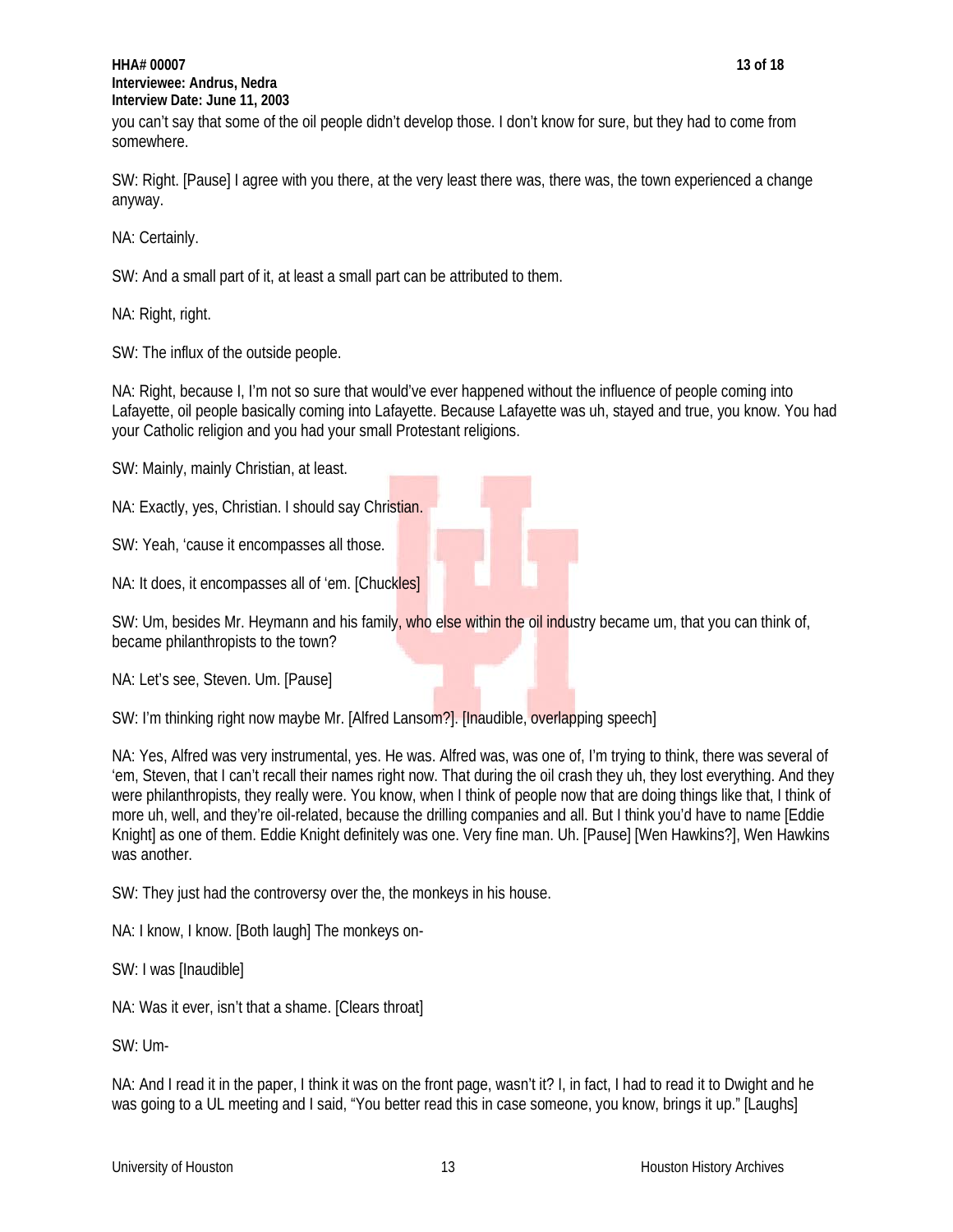NA: I know.

SW: Um.

NA: I'm trying to think of someone else that comes to mind. I'm sure there's someone else, Steven, that I'm just not thinking of right now. There was some that had already, they're deceased now that uh, that were.

SW: Their children have moved out of town.

NA: Yes, exactly.

SW: I think the Hawkins' family would be cons-, considered in there. They still have some descendents here, but I think they-

NA: Yes.

SW: More or less moved on.

NA: Well, you know, he didn't have any children. Wen Hawkins did not.

SW: I must be thinking of someone else then.

NA: No, you're probably thinking of, but, but see you're relating people to him, I'm sure. But he and Mrs. Hawkins, Mabel was her name, had no children. But uh, they had nieces. Nieces and nephews.

SW: Okay, that's what it is.

NA: That's what it is you're thinking of, I know it is, because Bill [Rox?], you're thinking of Mr. Bill Rox. His wife was a niece you see, Margaret.

SW: Oh.

NA: She was a Roy, Margaret Roy.

SW: I didn't realize that. I, I had interviewed, we interviewed Mr. Rox about six months ago.

NA: Right, yeah. Margaret was a Roy and she is the, she was the niece. See her uh, Mabel Hawkins was a Roy.

SW: I see.

NA: That was her aunt. And that's how the connection is. It's not through Bill, it's through his wife.

SW: His wife.

NA: Uh hm.

SW: You had mentioned the uh, you mentioned briefly a second ago the bust, the big oil bust in the 1980s.

NA: Right, right. Right.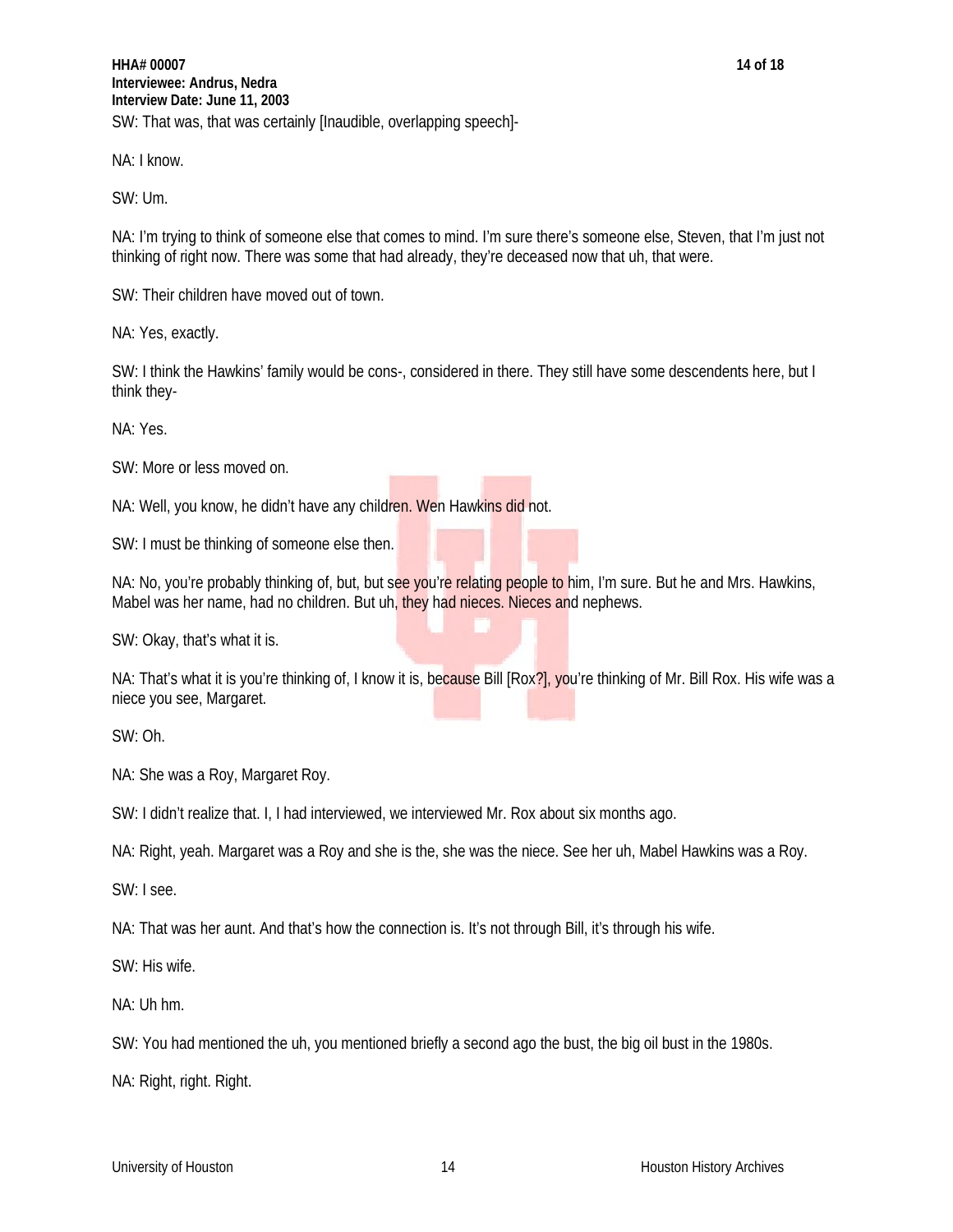NA: Yes.

SW: What, in you-, in, I know you guys stayed here the whole time. What did you see? How did you see that it affected this town?

NA: Well, um, it affected it, Steven, in, in a way that was quite unreal, I thought, because every day that you open the paper, you saw someone else that went bankrupt. You know, which is a horrible thing to have to see. And uh, some of the people that, that you cared for and uh, you know they were losing everything, which is not fun to think about, you know. So it affected it in that way. I think it was a personal thing. It affected people personally, I guess is what I should say. Um. [Slight pause] And then some of 'em had to move out. Some of 'em moved out and came back in. [Pause] I, it, it affected the economy, of course, Steven, it had to. Because you had an influx of people moving out rather than moving in. And uh, it affected, you know, your retailers, it, it affected the whole economy of Lafayette. The whole area, really.

SW: Domino effect.

NA: Yes. Yes, it was.

SW: I, I, you know, I'm very interested in what you were saying about the personal, uh-

NA: Well it was. It was, it was a personal thing, because you didn't like to see people that you knew or that you had met, come in contact with, uh, and just the idea of people losing everything they had it's just not, not fun to see or hear about. And I got to the point where I hated opening the paper in the morning. You know, for that reason.

SW: And doubly because you knew some of these people.

NA: Yes, right. And I knew that they would, they would be moving. You know. And we had become friends and it, just didn't se-, it didn't seem fair. And then some, some of them you could understand why it happened. Because there were people that, I don't even know who listens to these tapes, Steven? [Laughs]

SW: Well, not really, anybody could go look at in the library, but.

NA: [Laughing] Okay.

SW: We're gonna put it all in the library.

NA: Do you cut out any parts of it?

SW: We edit things.

NA: Oh good, super. [Laughs] Then I can speak to you openly.

SW: If you want, I'll make a note here.

NA: Alright, please do Steven. No, I'm going to say that uh, [Speaking more softly] some of your oil people that moved in were very flamboyant. And uh, they loved to spend the money and they loved to make the big show. And so you could understand, I'm getting to, you know, you could understand how some people went bust. But then others, it just didn't seem right that they got caught in that, that draft. And uh, they, they couldn't do anything about it. Because of 'em were laid off, you see. And uh, they had to find new jobs. Now that's, some of the ones that I told you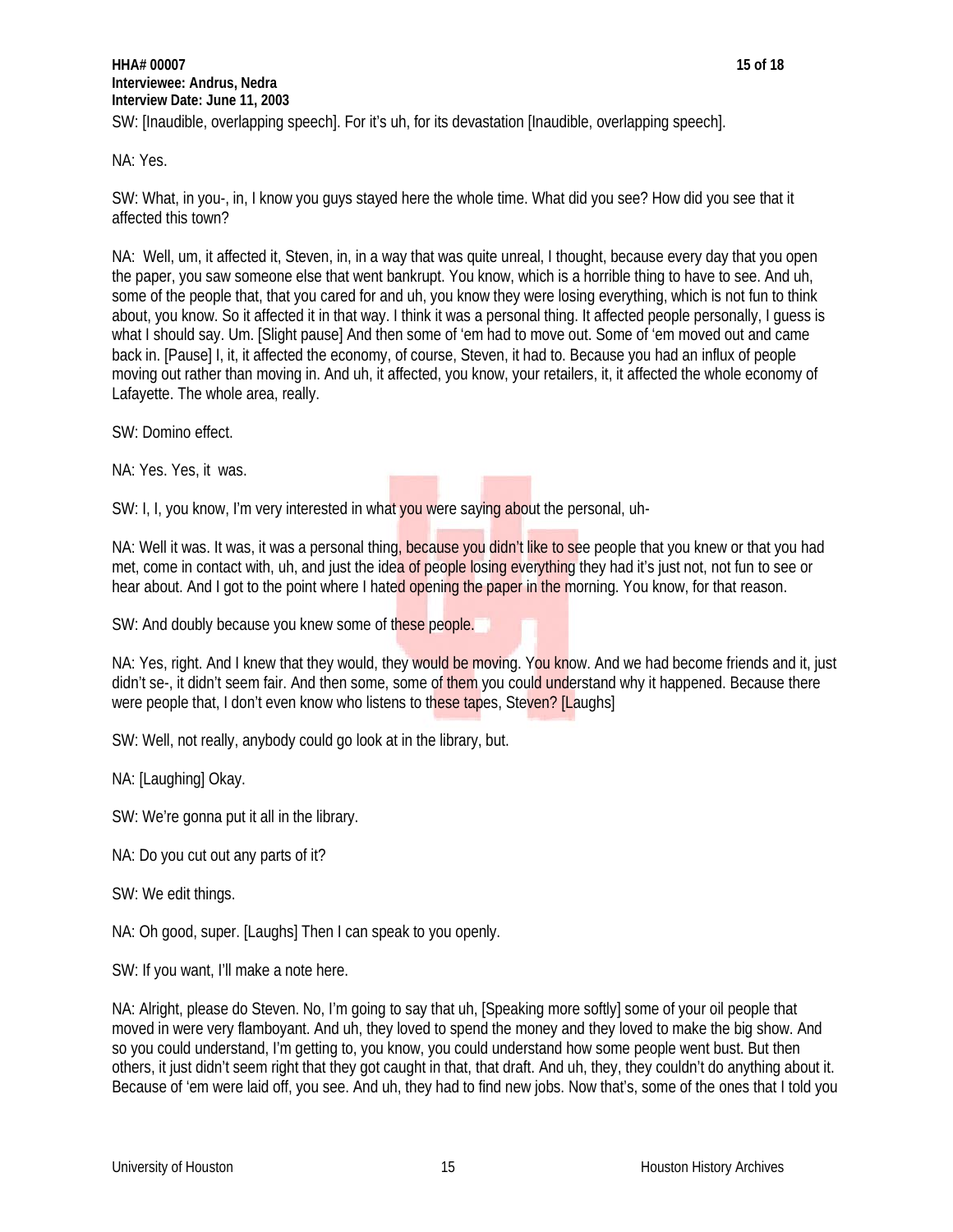## **HHA# 00007 16 of 18 Interviewee: Andrus, Nedra Interview Date: June 11, 2003**

earlier that stayed in Lafayette that quit, that's, some of 'em did. They quit. And developed their own companies or they went to work for someone local, in Lafayette.

SW: Maybe even a change in career?

NA: Right.

SW: They wanted to stay here is what, is what I've been told.

NA: Yes, very definitely. They wanted to stay. And, in fact, we saw some that were really not in trouble at all, [Laughing] that quit their jobs, just so they could stay in Lafayette, Louisiana. Because they loved the food, the people, the atmosphere, everything. And they didn't want to leave. And they're still here. [Chuckles]

SW: Somethin's right about this place if they're stickin' around.

NA: That's right, something is right about it, I promise you.

SW: Uh. [Pause] Well that's, that's about all I have for questions.

NA: Oh, okay.

SW: Do you want to add something else?

NA: Well, Steven, I, we covered quite a bit. Um. You know, as I said, I'm, I'm not, I didn't know as much about the, the economic impact of Lafayette is going well of course. But I think the social probably is where the, and or course Dwight knew that also, he had to, because of the business he was in.

SW: The circles he was-

NA: Yes. But uh, I think that, you know, to be fair, I think I have to say that Lafayette has always been a social, cultural community. Because it was a community because it was a city, or a town, then a town, then a city. And as it grew. But um, it became, certainly, you know, everything mushroomed. It, it, more people to do one thing, that's why we, we're having all these gorgeous things happening to us right now. Building all these new Cajun domes and, and uh, the auditoriums and things like this. Uh, I wonder, [Inaudible, person's name] was not oil-related, so you can't say that he had an impact. I was gonna, that came to mind when I, I, when I said the auditorium. But I can't say that there's a lot of people that had an impact on Lafayette, but not necessarily because of the oil, you see.

SW: Well, yeah, and the [Inaudible] Family.

NA: Right.

SW: Were they, di-, how did they end up here, though?

NA: He came from uh, [Pause]

SW: You know, he could be connected.

NA: Cer-, was it cereal? I believe so. Years and years and years ago. And he, he developed [Evangelmade?] Bread, which turned into Bunny Bread. They sold it to Bunny, Bunny Bread. But uh, he is the one that started the Evangelmade.

SW: So he was really exclusive [of] the oil industry.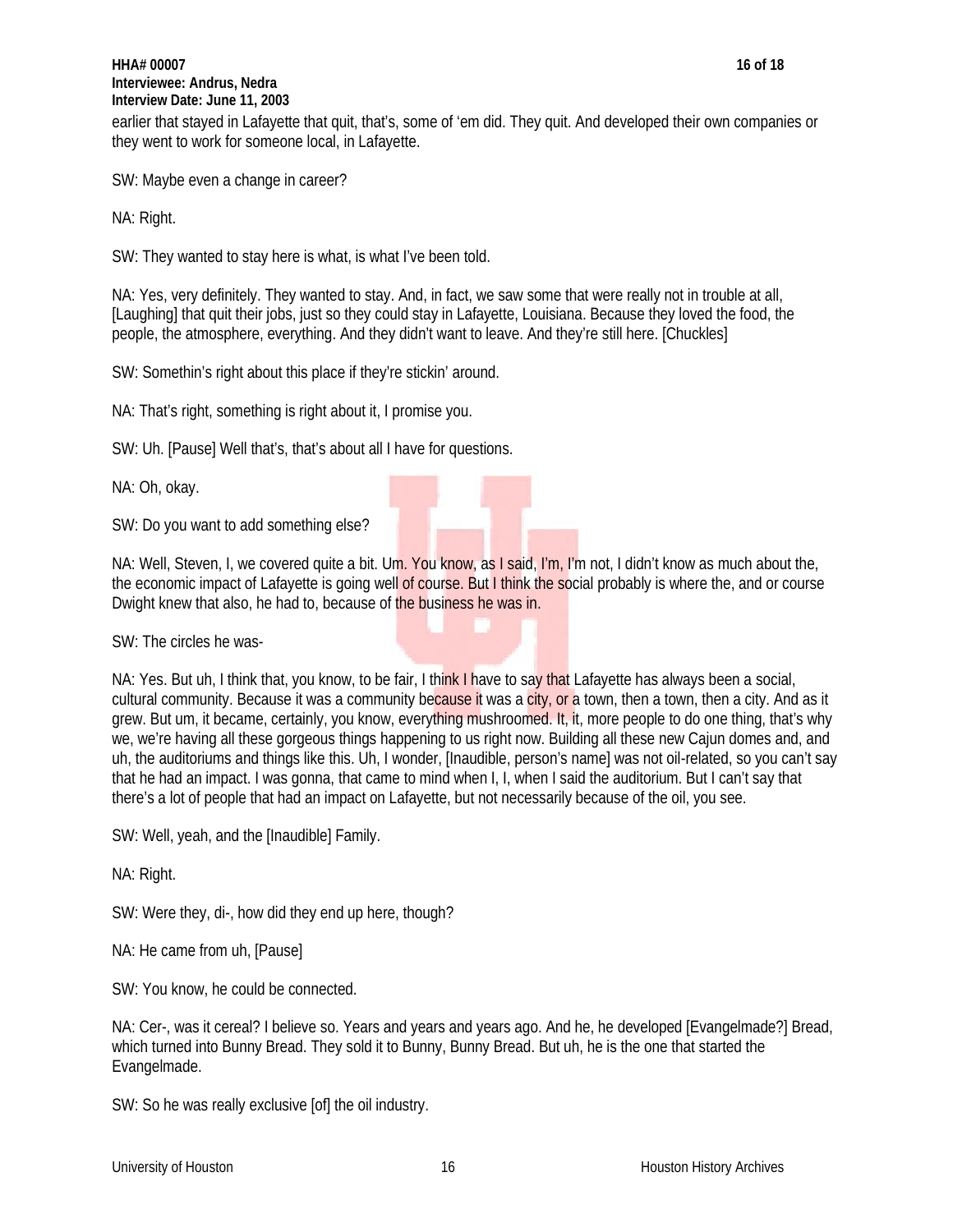**HHA# 00007 17 of 18 Interviewee: Andrus, Nedra Interview Date: June 11, 2003** NA: Oh yes, yes he was. R-, definitely.

SW: Part of [Inaudible, overlapping speech] Lafayette. But there are lots of stories like that, where someone came here-

NA: Right, definitely.

SW: Because of that.

NA: And, and, you know, when you, when you say that uh, these people were instrumental in, in a small way to the people that moved into Lafayette. I guess is wha-, how I should put it, you know, say it, Steven. Because they might have, some of our Mardi Gras associations, I'm gonna use this for an example. Some of our Mardi Gras associations, some of your oil people wanted to belong to. They had to but put up, their names had to be put up, and they were put up by local people. So in, in that respect, a lot of your local people had an influence on your oil people. In certain ways.

SW: Helped them work their way into certain circles.

NA: And help them work, exactly. Socially.

SW: That makes a lot of sense.

NA: They involve them, I guess is what I should say. They involved them in many, in many ways.

SW: And now you have someone with the last name Smith-

NA: [Chuckling] Right.

SW: You think he's a native of Lafayette and he only came here in the 1960s.

NA: Right. [Laughs]

SW: Because of the oil.

NA: Yes.

SW: But, but he's, he's a Lafayette native.

NA: Right.

SW: For all practical-

NA: Well that's what-

SW: His children were born here and-

NA: Right. That's what people always say am I native. And I say, "Well I don't know. I consider myself native, I've been here for so long." [Chuckles]

SW: I mean-

NA: Third grade, that's a long time ago. Nineteen forty-three is when I moved to Lafayette.